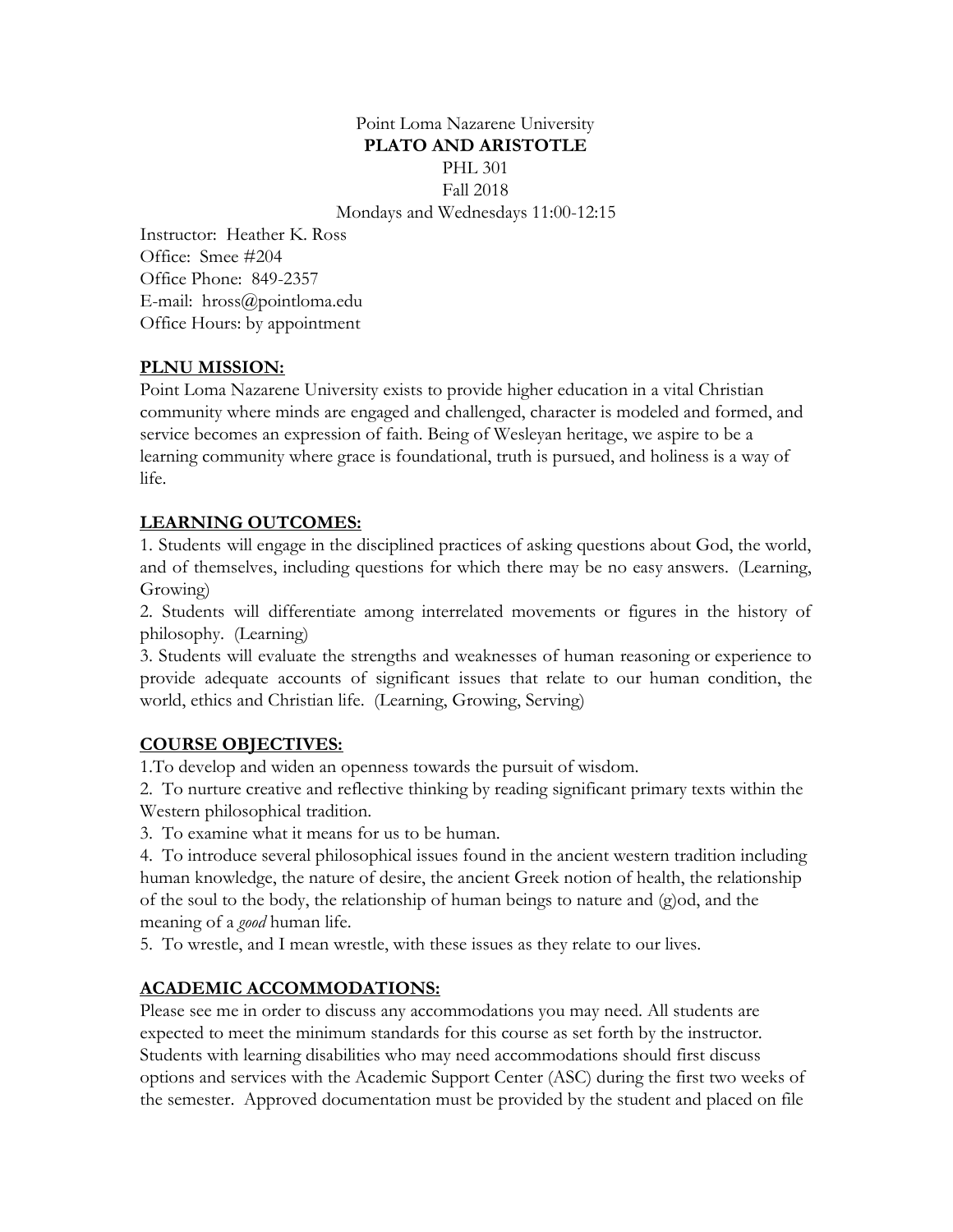in the ASC prior to the beginning of the semester. If you have a diagnosed disability, please contact PLNU's Disability Resource Center (DRC) within the first two weeks of class to demonstrate need and to register for accommodation by phone at 619-849-2486 or by e-mail at DRC@pointloma.[e](http://www.pointloma.edu/experience/offices/administrative-offices/academic-advising-office/disability-resource-center)du. See [Disability Resource Center](http://www.pointloma.edu/experience/offices/administrative-offices/academic-advising-office/disability-resource-center) for additional information.

## **INCLUSIVE LANGUAGE**:

The School of Theology and Christian Ministry is committed to the equality of women and men. Recognizing that people have often used the English language in ways that imply the exclusion or inferiority of women, the school urges students, faculty, and staff to avoid sexist language in public discourse, in classroom discussion, and in their writings. Thus, terms like "man" or "mankind" or the pronoun "he," should not be used to refer to all humans. Instead "people," "humanity," "humans," and "he or she" better acknowledge women as full persons.

# **PLNU ACADEMIC HONESTY POLICY:**

Students should demonstrate academic honesty by doing original work and by giving appropriate credit to the ideas of others. Academic dishonesty is the act of presenting information, ideas, and/or concepts as one's own when in reality they are the results of another person's creativity and effort. A faculty member who believes a situation involving academic dishonesty has been detected may assign a failing grade for that assignment or examination, or, depending on the seriousness of the offense, for the course. Faculty should follow and students may appeal using the procedure in the university Catalog. See [Academic](http://catalog.pointloma.edu/content.php?catoid=18&navoid=1278) [Policies](http://catalog.pointloma.edu/content.php?catoid=18&navoid=1278) for definitions of kinds of academic dishonesty and for further policy information.

# **TEXTBOOK**:

*Readings in Ancient Greek Philosophy*. S. Marc Cohen, Patricia Curd and C.D.C. Reeve, eds. ISBN # 978-1-60384-462-8

# **PROCEDURE/REQUIREMENTS**:

1. We will be reading from some of the most significant **texts** in the history of Western thought. It is vitally important that you become acquainted with the primary material in order that you get a feel for not simply what the writer says, but how *he* makes you think. I want you to be thoughtful and critical of what each of the thinkers writes, as well as of what I say in class. A significant portion of your grade will be based upon the amount of **reading** you do. You will be asked to give a report each day on your reading progress (scale of 0-10). For example, an 8.5 means that you read carefully and thought about carefully 85% of the assigned reading for that day.

2. Regular and punctual **attendance** is required for the full benefit of this class. If you are late it is your responsibility to see me after class in order that your attendance may be recorded. Any three tardies will be recorded as one absence. Dialogue tends to spawn new ideas and creativity, so discussion will also be important. Therefore, *each* student will be expected to enter into class discussion. The extent to which this occurs, along with attendance, will be considered in your final grade. *You cannot pass the class* if you miss more than three weeks of class (six sessions). See the catalogue.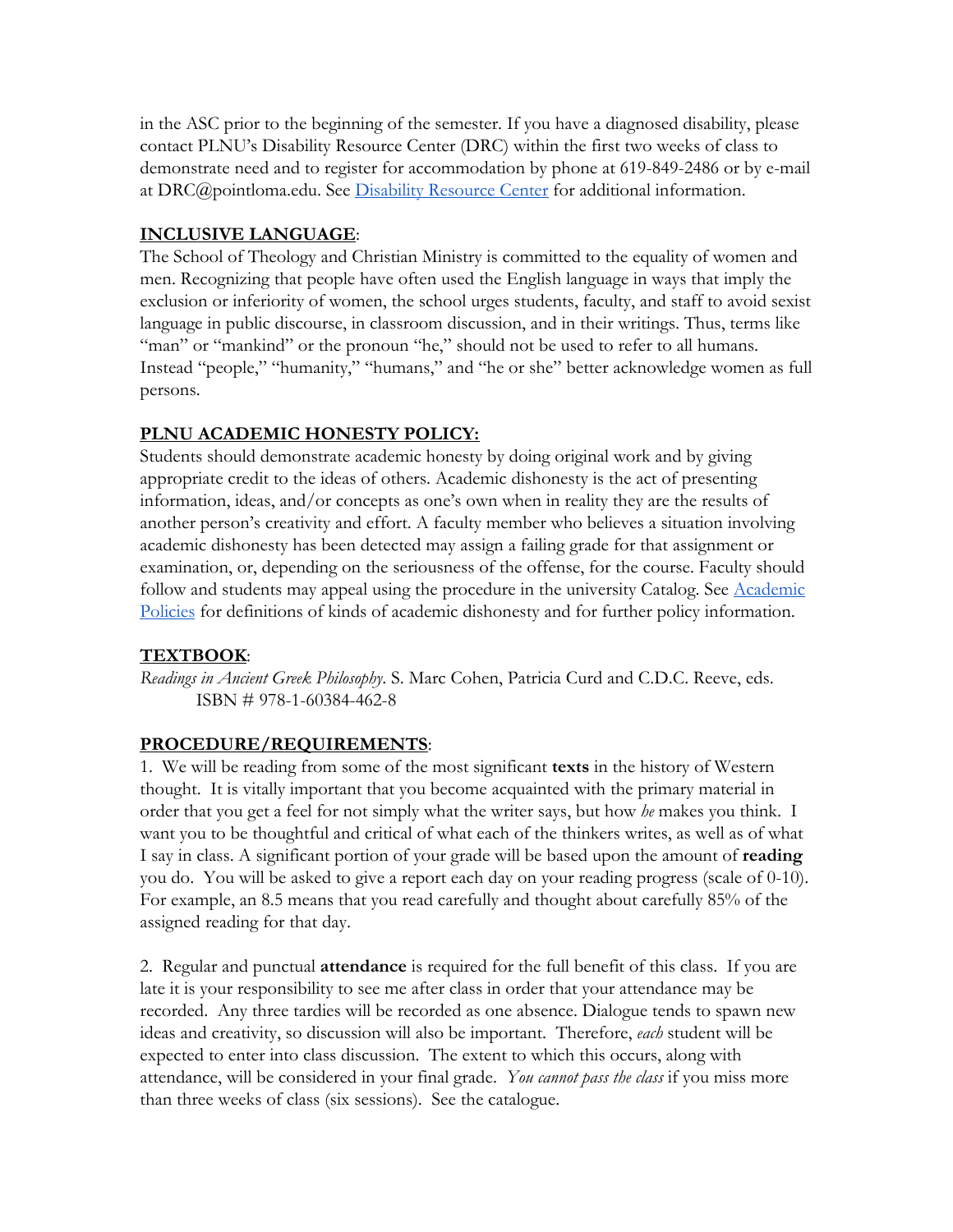3. Throughout the term each of you will do one **in-class presentation**. If it is the first day discussing a figure, there should be brief and general philosophical introductions to the figure covered during that session. It may include cultural analyses elucidating the time period surrounding a figure or figures, for example. The presentation should mainly be an outline of the text for the day. You should reference 7-9 significant portions of the text to be covered in class. You must provide a printed detailed list of quotations and a bibliography for each member of the class.

4. There will be two **papers**. The first will be less formal than the last. It will require an interpretation of any four fragments of any two **Pre-Socratic** thinkers (not limited to those discussed in class). It will be 3 pages in length and is due in class on September 17th. For the **final paper**, you will need to come up with a topic proposal and an argument for me by November 19th. You may choose your paper topic from among those covered in class. The topic proposal should relate what you plan on doing in your final paper. It should contain a thesis statement and an argument justifying your method and, finally, a projection of how this might be accomplished (description). Each paper is subject to my approval. The paper will be 7-9 pages in length and will be due December  $13<sup>th</sup>$  by noon in my box (Smee #200). The final paper will be explicative, but will allow *minimal* secondary sources. A works cited page (on top of the minimum page requirements) will be required. It will be a formal paper. So, please follow guidelines given in any of the manuals of style. Plagiarism will not be tolerated and will result in either zero credit for the assignment and a full grade reduction for the class or failure of the course all together (this is up to my discretion). Both will result in a letter to the Provost to be placed in your academic record.

5. There will be two in-class **exams**. One will be on Socrates/Plato and the other, Aristotle. They will be essay format. You will be allowed two 3X5 notecards for each exam. The exams will not be timed.

6. The **grades** are based on all of these mentioned assignments. All outside assignments are due at the beginning of class. I will not accept late work. I will give no make-up exams unless you have an excused absence (doctor's note required) AND have notified me in advance. All make-up exams must be taken within one week of the exam. Do not expect to be able to make-up the exam unless I have written or spoken this to you explicitly.

| <b>READING</b>        |               | 10%           |              |
|-----------------------|---------------|---------------|--------------|
| PRE-SOCRATICS PAPER   |               | 14%           |              |
| <b>PRESENTATION</b>   |               | 14%           |              |
| SOCRATES/PLATO EXAM   |               | 20%           |              |
| <b>ARISTOTLE EXAM</b> |               | 20%           |              |
| <b>FINAL PAPER</b>    |               | $22\%$        |              |
| TOTAL                 |               | $100\%$       |              |
|                       | 100-94% $A$   | $79-77\%$ C+  | $63-60\%$ D- |
|                       | $93-90\%$ A-  | 76-74% C      | $59-0\%$ F   |
|                       | $89-87\%$ B+  | $73-70\%$ C-  |              |
|                       | $86 - 84\%$ B | $69-67\%$ D+  |              |
|                       | $83-80\%$ B-  | $66 - 64\%$ D |              |